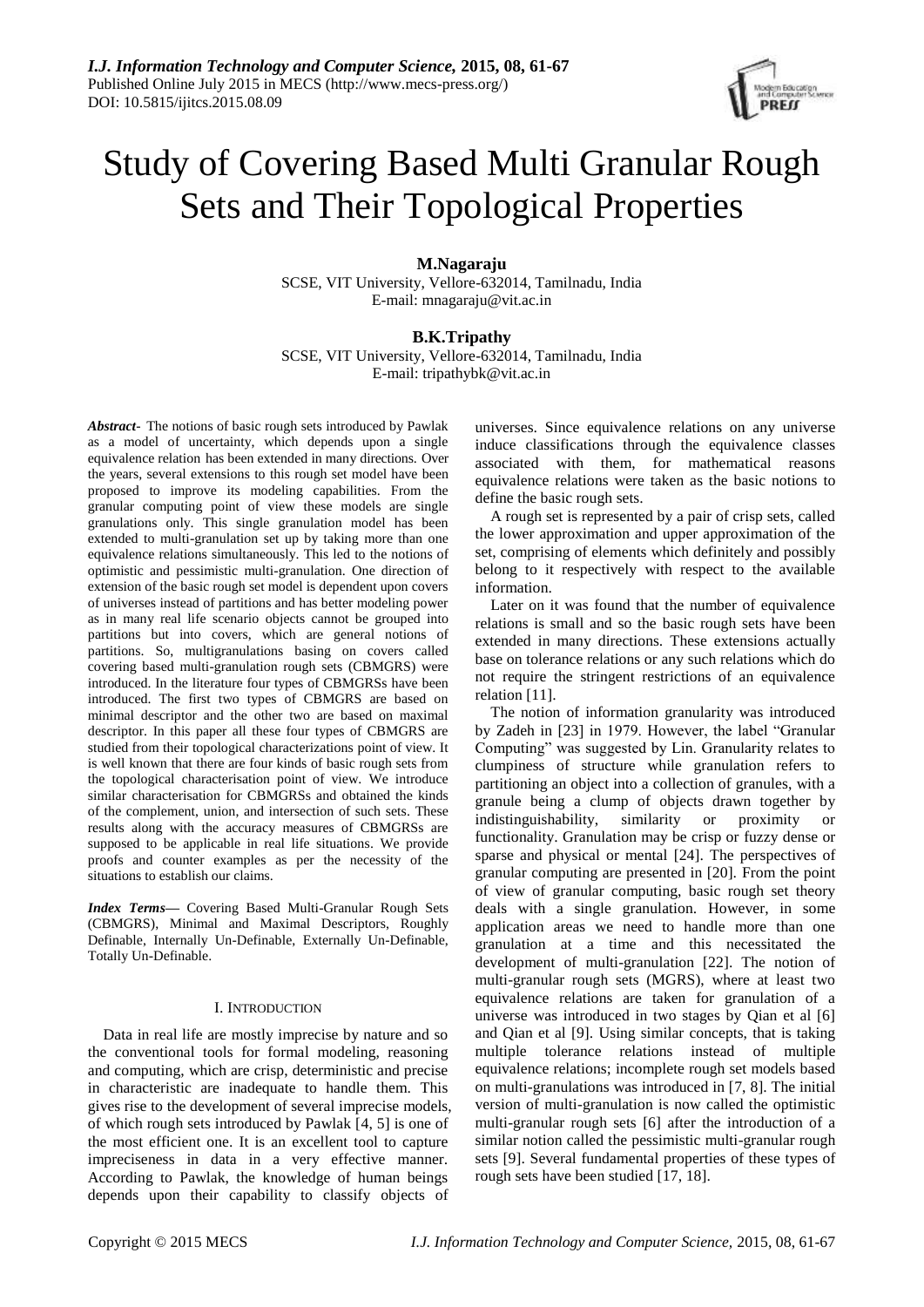Every crisp set X in a universal set U over which an equivalence relation R is defined is associated with a pair of crisp sets called the lower approximation of X with respect to R and the upper approximation of X with respect to R. The lower approximation comprises of those elements of U, which can be definitely be characterized as belonging to X with the knowledge expressed through R and the upper approximation comprises of those elements of U which can possibly be characterized as belonging to X with respect to the knowledge expressed by R. The complement of the lower approximation of X with respect to R, in the upper approximation of X with respect to R is called the boundary of X with respect to R and comprises of the region of uncertainty of X with respect to R.

As measures of accuracy of rough sets the accuracy coefficient was introduced [5]. This notion expresses about the size of the boundary region of X with respect to R. But it does not speak anything about the internal structure of X with respect to R. To describe the later, Pawlak introduced the idea of topological characterization of X with respect to R. It depends upon the properties of the lower and upper approximations of X with respect to R. According to this characterization, there are four kinds of rough sets. As mentioned by Pawlak himself [5], in practical applications of rough sets we need to combine both types of information about the borderline region, that is, of the accuracy measure as well as the information about the topological classification of the set under consideration. Keeping this in mind, Tripathy and Mitra [12] have studied the kinds of rough sets by finding out the kinds of union and intersection of rough sets of different types. This characterization of basic rough sets has been extended to the context of both types of multigranular rough sets and their properties have been studied [10, 13]. Tripathy and Nagaraju have studied topological properties of multi granular rough fuzzy set in [14] and pessimistic multi granular rough set in [15]. The notion of covers generalize the concept of classification or partition in the sense that the granules in case of covers may not be disjoint where as the granules for classifications must be disjoint. Several types of covering based rough sets have been introduced in literature (see for instance [21]). Following this trend the two types of MGRSs have been extended to introduce four types of covering based multigranular rough sets (CBMGRS) [1, 2,]. In this paper, we define four kinds of CBMGRSs for each of the four types of CBMGRSs and study their properties by considering their complements, union and intersection. It is observed that there are deviations in many of the cases in this generalized context from those in the basic MGRS context. We establish the possibilities of multiple cases in the tables for topological characterizations by actually showing through examples. The structure of the paper is as follows. In section 2 we present some definitions and notations which are to be used in the sequel. In section 3, we present and discuss the results and state the concluding remarks in section 4. Finally we end up in a section on reference of the materials used for the compilation of this paper.

### II. DEFINITIONS AND NOTATIONS

## *A. Basics of Rough Set*

Let *U* be a universe of discourse and *R* be an equivalence relation over *U*. By *U/R* we denote the family of all equivalence classes of *R*, referred to as categories or concepts of *R* and the equivalence class of an element  $x \in U$  is denoted by  $[x]_R$ . By a knowledge base, we understand a relational system  $K = (U, P)$ , where *U* is as above and *P* relations over *U*. For any subset  $Q$  ( $\neq \phi$ )  $\subseteq$  P, the intersection of all equivalence relations in Q is denoted by IND(Q) and is called the indiscernbility relation over Q. Given any  $X \subseteq U$  and  $R \in IND$  (K), we associate two subsets,  $RX = \bigcup \{ Y \in U / R : Y \subseteq X \}$ and  $\overline{R}X = \bigcup \{ Y \in U / R : Y \cap X \neq \emptyset \}$ , called the R-lower and Rupper approximations of X respectively. The R-boundary of *X* is denoted by  $BN_R$   $(X)$  and is given by  $BN_R(X) = RX - RX$ . The elements of  $RX$  are those elements of U, which can certainly be classified as elements of X, and the elements of *RX* are those elements of U, which can possibly be classified as elements of X, employing knowledge of *R*. We say that X is rough with respect to R if and only if  $RX \neq RX$ , equivalently  $BN_R(X) \neq \emptyset$ . X is said to be R-definable if and only if <u> $RX = RX$ </u>, or  $BN_R(X) = \phi$ .

In the view of granular computing (proposed by L. A. Zadeh), an equivalence relation on the universe can be regarded as a granulation, and a partition on the universe can be regarded as a granulation space [23, 24]. For an incomplete information system, similarly, a tolerance relation on the universe can be regard as a granulation, and a cover induced by the relation can be regarded as a granulation space. Several measures in knowledge base closely associated with granular computing, such as knowledge granulation, granulation measure, information entropy and rough entropy. Qian et al put forth the optimistic multigranular rough set model [6] which is based on multiple equivalence relations. Another such model called pessimistic multigranular rough set was introduced in [9]. Some applications of multigranular rough sets to approximate equalities is made in [18, 19] and applications to approximation of classifications is done in [16, 17]. In [8] an extension of MGRS, rough set model based on multi tolerance relations in incomplete information systems is developed.

#### *B. Basics of Covering Based Rough Sets*

As stated in the introduction, a cover is a generalization of partition on any universe. So, basic rough sets have been extended to this context by defining Covering Based Rough Sets (CBRS) were introduced by many authors. A nice account of these sets from the covering based rough approximations point of view can be found in [21]. We state below these rough set definitions.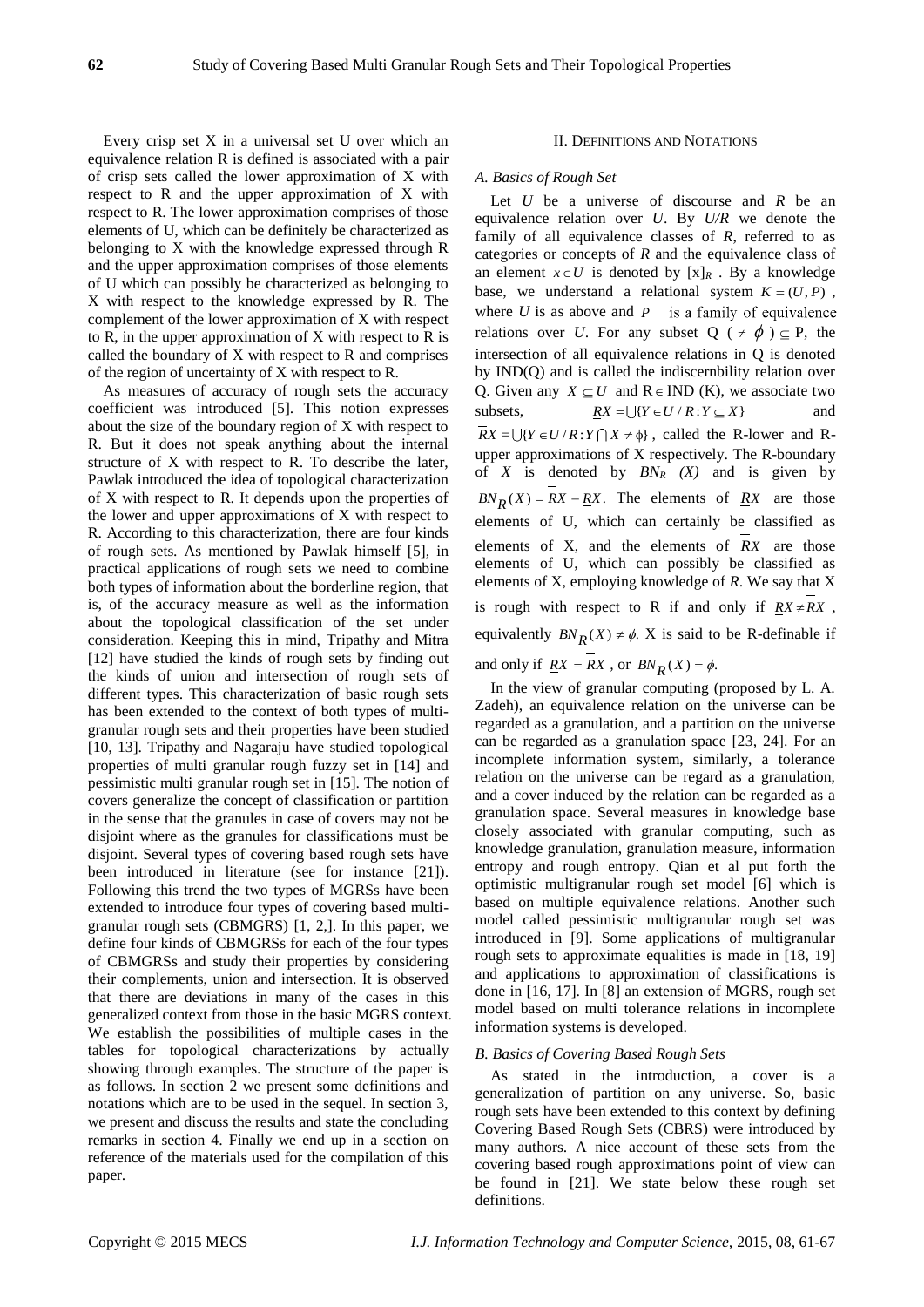**Definition 2.1:** Let *U* be a universe and  $C = \{C_1, C_2 \dots\}$ Cn} be a family of non-empty subsets of *U* that are overlapping in nature. If  $\bigcup C = U$ , then C is called a covering of *U*. The pair (*U*, C) is called a covering approximation space. For any  $X \subseteq U$ , the covering lower and upper approximations of X with respect to C can be defined as follows

$$
\underline{C}(X) = \bigcup \{ C_i \subset X, \ i \in I, 2, \dots, n \}
$$
\n<sup>(1)</sup>

$$
\overline{C}(X) = \bigcup \{ C_i \cap X \neq \emptyset, i \in I, 2, \dots, n \}
$$
 (2)

The pair  $(C(X), C(X))$  is called covering based rough set associated with X with respect to cover C if  $\underline{C}(X) \neq C(X)$ , i.e., X is said to be roughly definable with respect to C. Otherwise X is said to be C-definable.

**Definition 2.2:** Given a covering approximation space (*U*, C) for any  $x \in U$ , sets  $md_c(x)$  and  $MD_c(x)$  are respectively called minimal and maximal descriptors of x

with respect to C,  
\n
$$
md_C(x) = \{ M \in C / x \in M \text{ and}
$$
\n
$$
(\forall N \in C \text{ such that } x \in N \text{ and } N \subseteq M) \Rightarrow M = N \}
$$
\n(3)

It is a set of all minimal covers containing x where a minimal cover containing x be one for which no proper

sub cover containing x exists.

\n
$$
MD_{\mathbb{C}}(x) = \{ M \in \mathbb{C} \mid x \in M \text{ and } ( \forall N \in \mathbb{C} \text{ such that } x \in N \text{ and } N \supseteq K \} \tag{4}
$$
\n
$$
(4)
$$

It is a set of all maximal covers containing x where a maximal cover containing x be one for which no proper super cover containing x exists.

#### *C. Basics of Multi Granular Rough Sets*

The first instance of defining rough sets from the multigranular point of view is due to Qian et al in [6]. At first this was called only multigranular rough sets and after the other type of multigranular rough sets being defined by the the same set of authors, it was termed as the optimistic multigranular rough sets.

**Definition 2.3:** Let  $K = (U, R)$  be a knowledge base,  $R$ be a family of equivalence relations,  $X \subseteq U$  and  $M, N \in \mathbb{R}$ . We define the optimistic multi-granular lower approximation and upper approximation of X in *U* as

$$
\underline{M+N(X)} = \bigcup \{x/[x]_M \subseteq X \text{ or } [x]_N \subseteq X\}
$$
 (5)

$$
\overline{M+N}(X) = (M+N(X^c))^c \tag{6}
$$

Another kind of multi-granular rough sets called pessimistic multi-granular rough sets was introduced by Qian et al [9]. Now, they call the above type of multigranular rough sets as the optimistic multi-granular rough sets.

**Definition 2.4:** Let  $K = (U, R)$  be a knowledge base,  $R$ be a family of equivalence relations,  $X \subseteq U$  and  $M, N \in \mathbb{R}$ . We define the pessimistic multi-granular lower approximation and upper approximation of X in U as

$$
\underline{M*N}(X) = \bigcup \{x/[x]_M \subseteq X \text{ and } [x]_N \subseteq X\}
$$
 (7)

$$
\overline{M^*N}(X) = ((M^*N)(X^c))^c \tag{8}
$$

#### *D. Basics of Covering Based Multi Granular Rough Sets*

The notions of covering based multigranular rough sets are introduced in [1, 2, 3] and several of their properties were studied. There are several such definitions. But, we shall focus on Multi-granulation rough sets extended to covering approximation space which have been obtained by employing the notions of minimal and maximal descriptors. Four types of CBMGRS have been introduced. These four types of CBMGRS are defined as follows.

**Definition 2.5:**Let (U, C) be a covering approximation,  $C_1, C_2 \in \mathcal{C}$  be covers in C, for any  $X \subseteq U$ , its first type lower and upper approximations with respect to  $C_1$  and  $C_2$  are defined as follows

$$
F_{C_1+C_2}(X) = \{x \in U / \bigcap md_{c_1}(x) \subseteq X \text{ or } \bigcap md_{c_2}(x) \subseteq X\} \quad (9)
$$

$$
\overline{F_{C_1+C_2}}(X) = \{x \in U / \left(\bigcap md_{c_1}(x)\right) \bigcap X \neq \phi \text{ and } \left(\bigcap md_{c_2}(x)\right) \bigcap X \neq \phi\}
$$
 (10)

**Definition 2.6:**Let (U, C) be a covering approximation,  $C_1, C_2 \in \mathcal{C}$  be covers in C, for any  $X \subseteq U$ , its second type lower and upper approximations with respect to  $C_1$  and  $C_2$  are defined as follows

$$
S_{c_1+c_2}(X) = \{x \in U / \bigcup md_{c_1}(x) \subseteq X \text{ or } \bigcup md_{c_2}(x) \subseteq X\}
$$
 (11)  

$$
S_{c_1+c_2}(X) = \{x \in U / \bigcup md_{c_1}(x)\bigcap X \neq \emptyset \text{ and } (\bigcup md_{c_2}(x)) \cap X \neq \emptyset\}
$$
 (12)

**Definition 2.7:**Let (*U*, C) be a covering approximation,  $C_1, C_2 \in \mathcal{C}$  be covers in C, for any  $X \subseteq U$ , its third type lower and upper approximations with respect to  $C_1$  and  $C_2$  are defined as follows

$$
T_{C_1+C_2}(X) = \{x \in U / \bigcap MD_{c_1}(x) \subseteq X \text{ or } \bigcap MD_{c_2}(x) \subseteq X\} \quad (13)
$$

$$
\overline{T_{c_1+c_2}}(X) = \{x \in U / (\bigcap MD_{c_1}(x)) \cap X \neq \emptyset \text{ and } (\bigcap MD_{c_2}(x)) \cap X \neq \emptyset\} \qquad (14)
$$

**Definition 2.8:**Let (*U*, C) be a covering approximation,  $C_1, C_2 \in \mathcal{C}$  be covers in C, for any  $X \subseteq U$ , its fourth or last type lower and upper approximations with respect to  $C_1$  and  $C_2$  are defined as follows

$$
L_{C_1+C_2}(X) = \{x \in U / \bigcup MD_{c_1}(x) \subseteq X \text{ or } \bigcup MD_{c_2}(x) \subseteq X\}
$$
 (15)

$$
\overline{L_{c_1+c_2}}(X)=\{x\in U\ /\ (\bigcup MD_{c_1}(x)\bigcap X\neq \phi\ and\ (\bigcup MD_{c_2}(x)\bigcap X\neq \phi\}\ (16)
$$

*E. Topological characterization and four kinds of Covering Based Multi Granular Rough Sets*

Topology of a set is a concept that specifies details about set regions, namely, interior, exterior and boundary. These details of set regions are determined in terms of lower and upper approximations of a set. Based on the values of these approximations one can categorize a set into four kinds. The kinds of first of the four types of CBMGRS are given as below. Similar definitions can be provided for the other three types of CBMGRSs.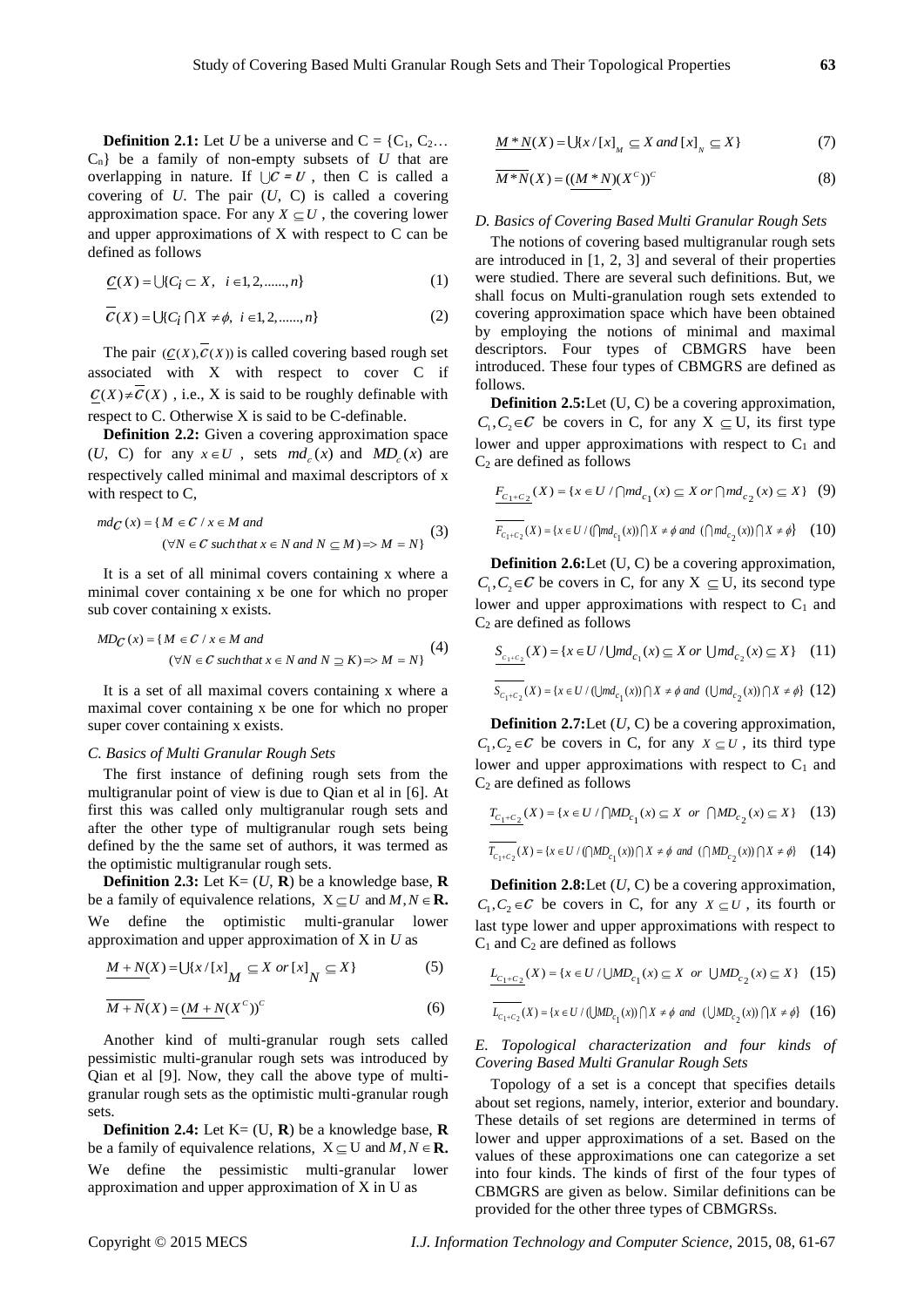Let K = (U, C) be a knowledge base, and  $C_1, C_2 \in \mathcal{C}$ . Let  $X \subseteq U$ , then based on the above topological characterization first type of CBMGRS can be categorized into the following four kinds.

If 
$$
\underline{F_{c_1+c_2}}(X) \neq \phi
$$
 and  $\overline{F_{c_1+c_2}}(X) \neq U$ , then we say

that X is roughly definable. 
$$
(K-1)
$$
 (17)

If 
$$
F_{C_1+C_2}(X) = \phi
$$
 and  $F_{C_1+C_2}(X) \neq U$ , then we say  
that X is internally un-definable. (K-2) (18)

If 
$$
\underline{F_{c_1+c_2}}(X) \neq \phi
$$
 and  $\overline{F_{c_1+c_2}}(X) = U$ , then we say

that X is externally un-definable. 
$$
(K-3)
$$
 (19)

If  $F_{c_1+c_2}(X) = \phi$  and  $F_{c_1+c_2}(X) \neq U$ , then we say

that X is totally un-definable.  $(K-4)$  (20)

## *a. Properties of first type of CBMGRS*

Several properties of CBMGRSs can be obtained, which are parallel to those of the basic unigranular rough sets. The proof of the following properties is so trivial and given in [20].

$$
\underline{F_{c_1+c_2}}(\sim X) = \sim \overline{F_{c_1+c_2}}(X)
$$
\n(21)

$$
\overline{F_{c_1+c_2}}(\sim X) = \sim \underline{F_{c_1+c_2}}(X)
$$
\n(22)

$$
F_{c_1+c_2}(X \cup Y) \supseteq F_{c_1+c_2}(X) \cup F_{c_1+c_2}(Y) \tag{23}
$$

$$
\overline{F_{c_1+c_2}}(X \cup Y) \supseteq \overline{F_{c_1+c_2}}(X) \cup \overline{F_{c_1+c_2}}(Y) \tag{24}
$$

$$
F_{c_1+c_2}(X \cap Y) \supseteq F_{c_1+c_2}(X) \cap F_{c_1+c_2}(Y) \tag{25}
$$

$$
\overline{F_{c_1+c_2}}(X \cap Y) \subseteq \overline{F_{c_1+c_2}}(X) \cap \overline{F_{c_1+c_2}}(Y) \tag{26}
$$

#### III. TOPOLOGICAL PROPERTIES OF CBMGRS

It was noted by Pawlak that any fruitful application of rough sets should take care of their two aspects; namely the accuracy measures and the topological criterion. After its inception by Pawlak [5] the study of topological criterion was not attended by researchers until in [12] Tripathy et al studied the kinds of complement of a rough set, kinds of union and intersection of two rough sets. Similar study has been carried for different generalised rough sets including those for multigranular rough sets. A detailed account of these studies can be found in [19].

Topological properties of first type CBMGRS are determined and shown in the four tables given in the following sections. In Table 1 we show different topological characterization kinds of complementation operation of first type CBMGRS. In Table 2 we show the different topological characterization kinds for the result of the union operation between of two first type CBMGRS of some kind. Similarly Table 3 gives the different topological characterization kinds for the result of the intersection operation of two first CBMGRS of

some kind. These results will be very much useful and essentially needed for further studies in approximation of classifications and rule generation. Proofs are given for few entries of each table to notify that the entries are right as a sample. Further examples are given to justify that multiple entries are possible under union and intersection of two first type CBMGRS of some kind.

## *A. Kinds of Complement of CBMGRS*

The kinds of the complement of a CBMGRS can be derived from those of the CBMGRS. Here we focus on CBMGRS of the first type. The properties for other types are same.

|  |  | Table 1. Kinds of complement of CBMGRS |  |  |
|--|--|----------------------------------------|--|--|
|--|--|----------------------------------------|--|--|

| X     | $\sim$ X |
|-------|----------|
| $K-1$ | $K-1$    |
| $K-2$ | $K-3$    |
| $K-3$ | $K-2$    |
| $K-4$ | $K-4$    |

#### **Proof for entry 2:**

**Proof for entry 2:**<br>Suppose X is of kind  $K - 2$  with respect to  $F_{C_1} + F_{C_2}$ .

Then from (21) and (22) we can prove that  
\n
$$
\frac{F_{c_1+c_2}(X) = \phi \text{ and } \overline{F_{c_1+c_2}}(X) \neq U,}{F_{c_1+c_2}(\sim X) \neq \sim U \neq \phi \text{ and } \overline{F_{c_1+c_2}}(\sim X) = \sim \phi = U.
$$
\nThus  $\sim X$  is of kind  $K - 3$ .

A similar proof can be given for rest of the entries of the above table.

#### *B. Kinds of union of CBMGRS of first type*

The kinds of union of two CBMGRSs of different kinds can be obtained from those of the individual ones. In Table 2, we summarize the results. It can be observed that some of the entries in the table are multiple in characters. This shows that we cannot get unique results in these cases. The most flexible one is that in entry  $(2, 2)$ where all the four cases are possible.

Table 2. Kinds of union of two CBMGRS of first type

|                     | Kind of Y with respect to $F_{c_1+c_2}$ |                 |                         |       |                 |  |
|---------------------|-----------------------------------------|-----------------|-------------------------|-------|-----------------|--|
| Kind of             |                                         | $K-1$           | $K-2$                   | $K-3$ | $K-4$           |  |
| X with<br>Respect   | $K-1$                                   | $K-1/$<br>$K-3$ | $K-1/K-3$               | $K-3$ | $K-3$           |  |
| to<br>$F_{c_1+c_2}$ | $K-2$                                   | $K-1/$<br>$K-3$ | $K-1/K-2/$<br>$K-3/K-4$ | $K-3$ | $K-3/$<br>$K-4$ |  |
|                     | $K-3$                                   | $K-3$           | $K-3$                   | $K-3$ | $K-3$           |  |
|                     | $K-4$                                   | $K-3$           | $K-3/K-4$               | $K-3$ | $K-3/$<br>$K-4$ |  |

#### **Proof of cell (1, 1):**

Let  $X$  and  $Y$  be of kind  $K-1$ . Then we have

$$
\frac{F_{c_1+c_2}(X) \neq \phi \text{ and } \overline{F_{c_1+c_2}(X)} \neq U}{F_{c_1+c_2}(Y) \neq \phi \text{ and } \overline{F_{c_1+c_2}(X)} \neq U}
$$

Copyright © 2015 MECS *I.J. Information Technology and Computer Science,* 2015, 08, 61-67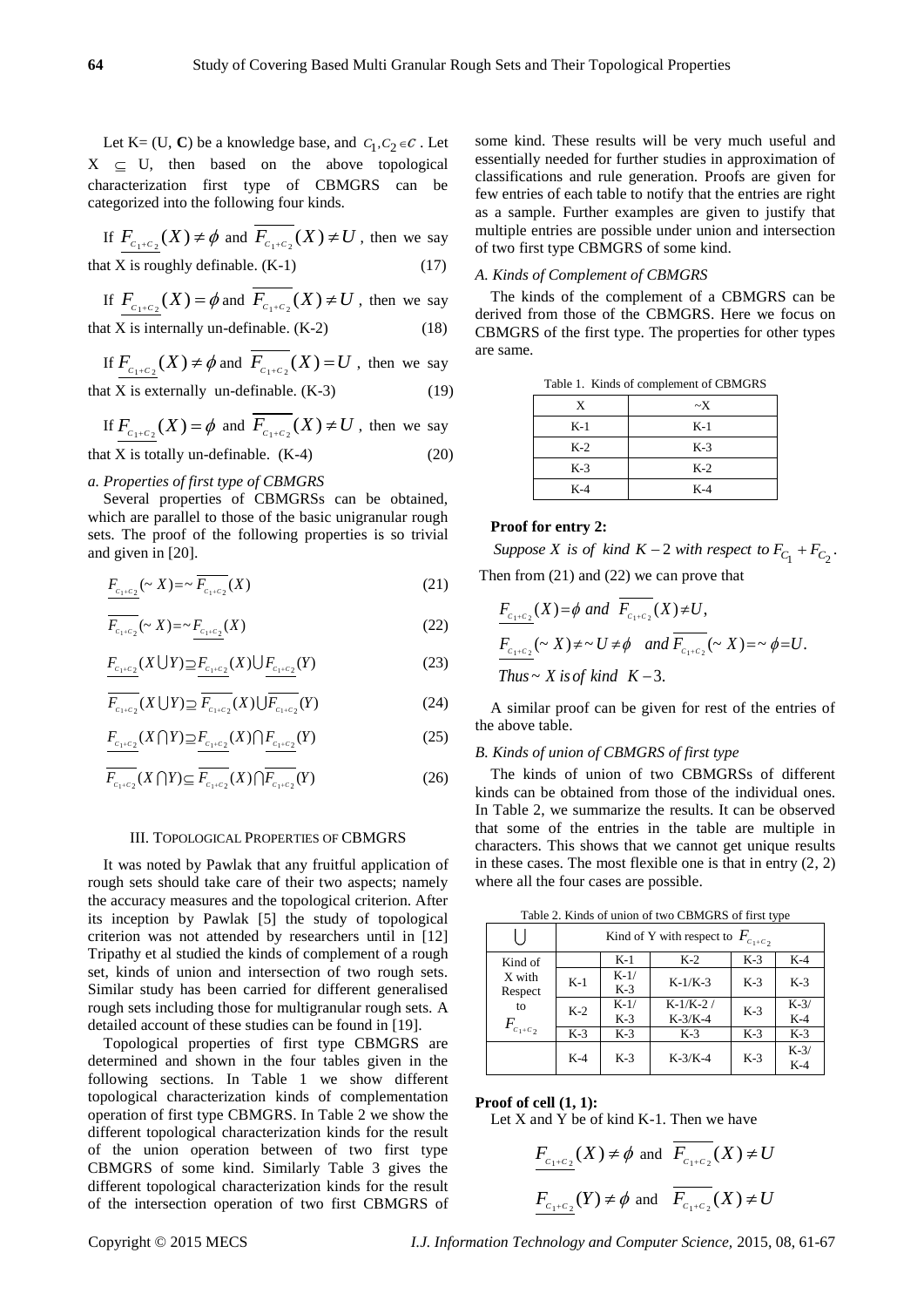From the properties (23) and (24) we obtain,  $F_{C_1+C_2}(XUY) \neq \phi$  and  $F_{C_1+C_2}(X) = U$  or  $\neq U$ 

Thus  $X \cup Y$  is either of kind K-1 or K-3 with respect to  $F_{C_1} + F_{C_2}$ .

#### **Proof of cell (1, 3):**

Let X be of kind  $K-1$  and Y be of kind  $K-3$ . Then from the definitions of K-1 and K-3 CBMGRS we have

Given X is of kind K-1. Then we have  $F_{C_1+C_2}(X) = \phi$  and  $F_{C_1+C_2}(X) \neq U$  and given that Y is of kind K-3. Then we have  $F_{c_1+c_2}(X) \neq \phi$ and  $F_{c_1+c_2}(X) = U$ .

From the properties (23) and (24) we obtain that  $F_{C_1+C_2}$  (X  $\bigcup Y$ )  $\neq \phi$  and  $F_{C_1+C_2}$  (X  $\bigcup Y$ ) = U. Thus  $X \cup Y$  is either of kind K-3 with respect to  $F_{C_1} + F_{C_2}$ .

In a similar manner proofs for other entries can be provided.

# **Example to justify the Proof of cell (1, 1):**

Let  $(U, C)$  be a covering approximation space,  $C_1, C_2 \in \mathcal{C}$  where

$$
U = \{x_1, x_2, x_3, x_4\} \quad C_1 = \{\{x_1, x_2\}, \{x_2, x_3, x_4\}, \{x_3, x_4\}\}
$$
  

$$
C_2 = \{\{x_1, x_3\}, \{x_2, x_4\}, \{x_1, x_2, x_4\}, \{x_4\}\}
$$

$$
C_2 = \{ \{x_1, x_3\}, \{x_2, x_4\}, \{x_1, x_2, x_4\}, \{x_4\} \}
$$
  

$$
md_{C_1}(x_1) = \{ \{x_1, x_2\} \}, md_{C_1}(x_2) = \{ \{x_1, x_2\}, \{x_2, x_3, x_4\} \}
$$
  

$$
md_{C_1}(x_3) = \{ \{x_3, x_4\} \}, md_{C_1}(x_4) = \{ \{x_3, x_4\} \}
$$

$$
md_{c_1}(x_s) = \{ \{x_i, x_s\}, \{x_i, x_s, x_4\} \}, md_{c_2}(x_i) = \{ \{x_i, x_s\}, \{x_i, x_s, x_s\} \}, md_{c_2}(x_s) = \{ \{x_i, x_s\} \}, md_{c_2}(x_s) = \{ \{x_i, x_s\} \}, md_{c_2}(x_s) = \{ \{x_i\} \}
$$

**Case 1:** If both X and Y is of kind K-1 then  $(X \cup Y)$ will be of kind K-1.

Il be of kind K-1.<br>Let  $X = \{x_1, x_2\}$  and  $Y = \{x_1\}$ Let  $X = \{x_1, x_2\}$  and  $Y = \{x_1\}$ <br> $\frac{F_{C_1+C_2}}{F_{C_1+C_2}}(X) = \{x_1, x_2\} \neq \emptyset$ ,  $\overline{F_{C_1+C_2}}(X) = \{x_1, x_2\} \neq U$  $F_{C_1+C_2}(X) = \{x_1, x_2\} \neq \emptyset,$ <br>Thus X is of kind  $K-1$ .

*Thus X is of kind* 
$$
K-1
$$
.  
\n
$$
F_{C_1+C_2}(Y) = \{x_1\} \neq \emptyset, \quad \overline{F_{C_1+C_2}}(Y) = \{x_1\} \neq U
$$
\n*Thus Y is of kind*  $K-1$ .

*x*  $\bigcup Y = \{x_1, x_2\}$  $X \cup Y = \{x_1, x_2\}$ <br>  $\frac{F_{C_1+C_2}}{X \cup Y} = \{x_1, x_2\} \neq \emptyset$ ,  $\overline{F_{C_1+C_2}}(X \cup Y) = \{x_1, x_2\} \neq U$  $F_{C_1+C_2}(X \cup Y) = \{x_1, x_2\} \neq \emptyset,$ <br>Thus X  $\cup Y$  is of kind  $K-1$ .

**Case 2:** If both X and Y is of kind K-1 then  $(X \cup Y)$ will be of kind K-3.

ill be of kind K-3.<br>*Let*  $X = \{x_1, x_2\}$  and  $Y = \{x_1, x_3\}$ Let  $X = \{x_1, x_2\}$  and  $Y = \{x_1, x_3\}$ <br> $\frac{F_{C_1+C_2}}{X}$   $(X) = \{x_1, x_2\} \neq \emptyset$ ,  $\overline{F_{C_1+C_2}}(X) = \{x_1, x_2\} \neq U$  $F_{C_1+C_2}(X) = \{x_1, x_2\} \neq \phi,$ <br>Thus X is of kind  $K-1$ .

$$
\frac{F_{C_1+C_2}(Y) = \{x_1, x_3\} \neq \phi, \quad \overline{F_{C_1+C_2}}(Y) = \{x_1\} \neq U
$$
  
Thus Y is of kind  $K-1$ .

Thus Y is of kind K – 1.  
\n
$$
X \cup Y = \{x_1, x_2, x_3\}
$$
\n
$$
F_{C_1+C_2}(X \cup Y) = \{x_1, x_2, x_3\} \neq \emptyset, \overline{F_{C_1+C_2}}(X \cup Y) = \{x_1, x_2, x_3, x_4\} = U
$$
\nThus X \cup Y is of kind K – 3.

## *C. Kinds of intersection of CBMGRS of first type*

The kinds of intersection of two CBMGRSs of different kinds can be obtained from those of the individual ones. In Table 3, we summarize the results. It can be observed that some of the entries in the table are multiple in characters. This shows that we cannot get unique results in these cases. The most flexible ones are those in entries  $(3, 3)$ ,  $(3, 4)$  and  $(4, 3)$  where all the four cases are possible.

Table 3. Kinds of intersection of two CBMGRS

|                                                      | Kind of Y with respect to $F_{c_1+c_2}$ |                 |                 |                         |                        |
|------------------------------------------------------|-----------------------------------------|-----------------|-----------------|-------------------------|------------------------|
| Kind of<br>X with<br>respect to<br>$F_{c_{1}+c_{2}}$ |                                         | $K-1$           | $K-2$           | $K-3$                   | $K-4$                  |
|                                                      | $K-1$                                   | $K-1/$<br>$K-2$ | $K-1/$<br>$K-2$ | $K-1/K-2$               | $K-1/$<br>$K-2$        |
|                                                      | $K-2$                                   | $K-1/$<br>$K-2$ | $K-2$           | $K-1/$<br>$K-2$         | $K-2$                  |
|                                                      | $K-3$                                   | $K-1/$<br>$K-2$ | $K-3$           | $K-1/K-2/$<br>$K-3/K-4$ | $K-1/K-2$<br>$K-3/K-4$ |
|                                                      | $K-4$                                   | $K-1/$<br>$K-2$ | $K-2$           | $K-1/K-2/$<br>$K-3/K-4$ | $K-2/$<br>$K-4$        |

# **Proof for cell (1, 1):**

Suppose X and Y both are of kind K-1, then we have  
\n
$$
\frac{F_{c_1+c_2}(X) = \phi \text{ and } \overline{F_{c_1+c_2}}(X) \neq U}{F_{c_1+c_2}(Y) = \phi \text{ and } \overline{F_{c_1+c_2}}(Y) \neq U}
$$

From the properties of (25) and (26) we have  
\n
$$
\frac{F_{c_1+c_2}}{F_{c_1+c_2}}(X \cap Y) \neq \emptyset \text{ and}
$$
\n
$$
\overline{F_{c_1+c_2}}(X \cap Y) \neq \emptyset \text{ or } \overline{F_{c_1+c_2}}(X \cap Y) \neq U
$$

Thus  $X \cap Y$  is either of kind K-1 or K-2 with respect to  $F_{c_1+c_2}$ .

#### **Proof for cell (1, 2):**

Suppose  $X$  is of kind  $K-1$  and  $Y$  is of kind  $K-2$ , then we have

$$
F_{C_1+C_2}(X) \neq \phi \text{ and } \overline{F_{C_1+C_2}}(X) \neq U
$$
  

$$
F_{C_1+C_2}(Y) = \phi \text{ and } \overline{F_{C_1+C_2}}(Y) = U
$$

From the properties of (25) and (26) we have  
\n
$$
\frac{F_{c_1+c_2}}{F_{c_1+c_2}}(X \cap Y) = \phi \quad or \quad \frac{F_{c_1+c_2}}{F_{c_1+c_2}}(X \cap Y) \neq \phi \quad and
$$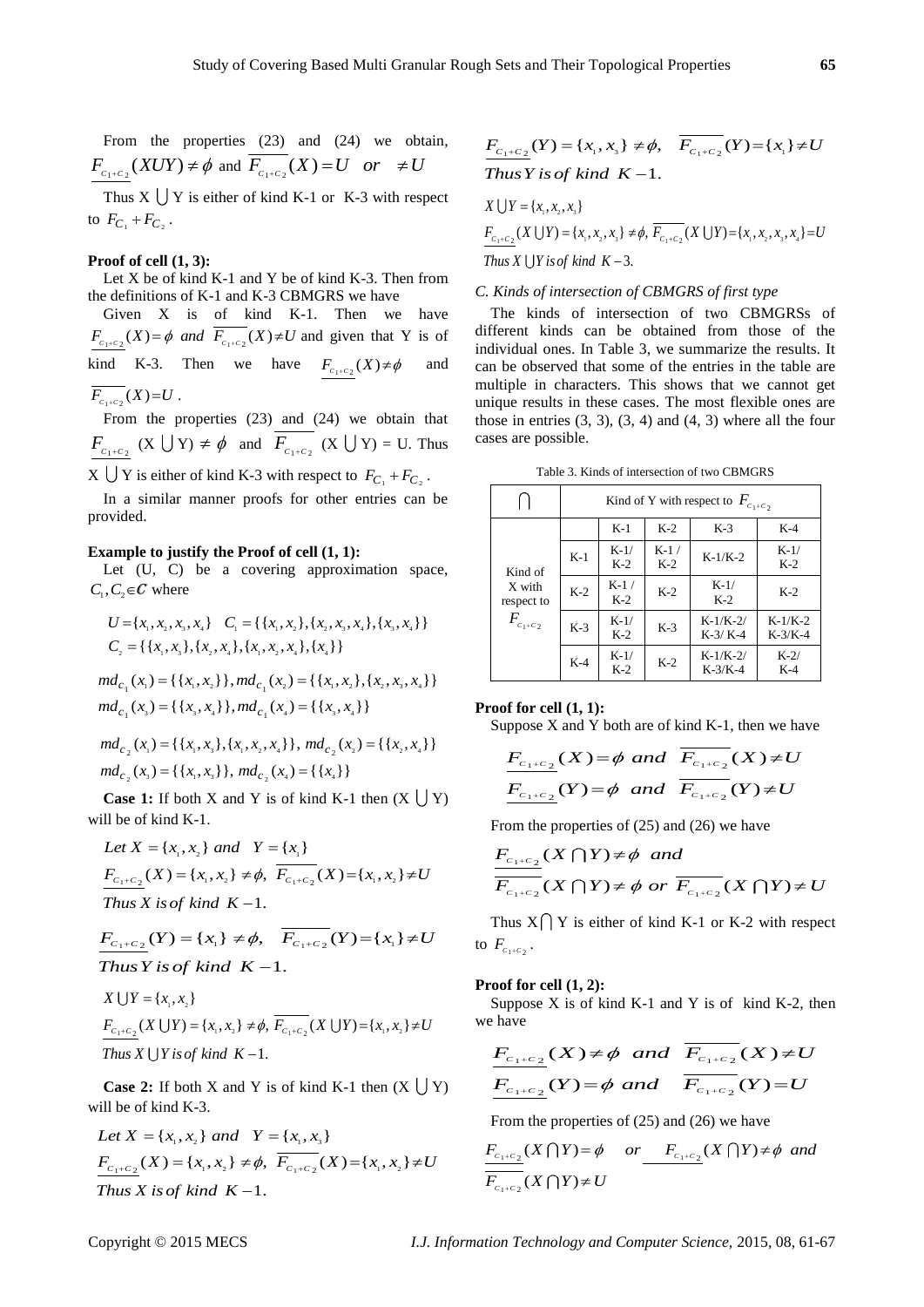Thus  $X \cap Y$  is either of kind K-1 or K-2 with respect to  $F_{c_1+c_2}$ .

# **Example to justify proof of cell (1, 1):**

Let  $(U, C)$  be a covering approximation space,  $C_1, C_2 \in \mathcal{C}$  where

$$
U = \{x_1, x_2, x_3, x_4\}, C_1 = \{\{x_1, x_2\}, \{x_2, x_3, x_4\}, \{x_3, x_4\}\}
$$
  
\n
$$
C_2 = \{\{x_1, x_3\}, \{x_2, x_4\}, \{x_1, x_2, x_4\}, \{x_4\}\}
$$
  
\n
$$
md_{c_1}(x_1) = \{\{x_1, x_2\}\}, md_{c_1}(x_2) = \{\{x_1, x_2\}, \{x_2, x_3, x_4\}\}
$$
  
\n
$$
md_{c_1}(x_3) = \{\{x_3, x_4\}\}, md_{c_1}(x_4) = \{\{x_3, x_4\}\}
$$
  
\n
$$
md_{c_2}(x_1) = \{\{x_1, x_3\}, \{x_1, x_2, x_4\}\}, md_{c_2}(x_2) = \{\{x_2, x_4\}\}
$$

$$
md_{c_2}(x_1) = \{ \{x_1, x_3\}, \{x_1, x_2, x_4\} \}, md_{c_2}(x_2) = \{ \{x_2, x_4\} \}
$$
  

$$
md_{c_2}(x_3) = \{ \{x_1, x_3\} \}, md_{c_2}(x_4) = \{ \{x_4\} \}
$$

**Case 1:** If both X and Y is of kind K-1 then  $(X \cap Y)$ will be of kind K-1.

ll be of kind K-1.  
\nLet 
$$
X = \{x_1, x_2\}
$$
 and  $Y = \{x_1, x_2, x_3\}$   
\n
$$
\frac{F_{C_1+C_2}}{N} (X) = \{x_1, x_2\} \neq \emptyset, \ \overline{F_{C_1+C_2}} (X) = \{x_1, x_2\} \neq U
$$
\nThus *X* is of kind *K* −1.

$$
F_{C_1+C_2}(Y) = \{x_1, x_2, x_3\} \neq \emptyset, \overline{F_{C_1+C_2}}(Y) = \{x_1, x_2, x_3\} \neq U
$$
  
Thus Y is of kind K -1.  

$$
X \bigcap Y = \{x_2, x_3\}
$$

$$
X \bigcap Y = \{x_2, x_3\}
$$
  

$$
\frac{F_{C_1+C_2}(X \bigcap Y) = \{x_3\} \neq \emptyset, \overline{F_{C_1+C_2}(X \bigcap Y)} = \{x_2, x_3\} \neq U
$$
  
Thus  $X \bigcap Y$  is of kind  $K - 1$ .

**Case 2:** If both X and Y is of kind K-1 then  $(X \cap Y)$ will be of kind K-2.

Let  $U, C_1, C_2$  and all minimal descriptors for each element with respect covers  $C_1$ ,  $C_2$  are the same as in case 1.

Let 
$$
X = \{x_1, x_2\}
$$
 and  $Y = \{x_1, x_3\}$   
\n
$$
\frac{F_{C_1+C_2}}{K_1}
$$
  $\times$   $(X) = \{x_2\} \neq \phi$ ,  $\frac{F_{C_1+C_2}}{F_{C_1+C_2}}$   $(X) = \{x_2, x_3\} \neq U$   
\nThus  $X$  is of kind  $K-1$ .

Thus X is of kind 
$$
K-1
$$
.  
\n
$$
\frac{F_{C_1+C_2}(Y) = \{x_1, x_3\} \neq \emptyset, \ \overline{F_{C_1+C_2}}(Y) = \{x_2, x_3\} \neq U
$$
\nThus Y is of kind  $K-1$ .

Thus 
$$
Y
$$
 is of kind  $K-1$ .

$$
\begin{aligned}\n\text{Thus } Y \text{ is of } K - 1. \\
X \bigcap Y &= \{x_{3}\} \\
\frac{F_{C_{1}+C_{2}}}{\text{Thus } X \bigcap Y \text{ is of } k \text{ in } K - 2.}\n\end{aligned}
$$

In a similar manner the results for rest of the entries of the table can be obtained.

## V. CONCLUSION

The basic rough set model introduced by Pawlak as a model of uncertainty depends upon partitions of a universe and also is unigranular from the granular computing point of view. Hence it has been extended in several directions and a recent development is the notion of covering based multigranular rough sets (CBMGRS). Two important characteristics of rough sets which are essential for its use in real life situations are the accuracy measure and the topological characterisation. In this paper, we introduced and studied topological characterisation of four types of CBMGRS. In fact, four kinds of each type of CBMGRS were defined and the kinds of complement of a CBMGRS, union operation of two CBMGRSs and intersection of two CBMGRSs are obtained. The tables show multiple entries, which we established through proofs or counter examples.

#### **REFERENCES**

- [1] Lin G.P., Qian Y.H., Li J.J.: a covering-based pessimistic multi-granulation rough set, in: Proceedings of International Conference on Intelligent Computing, August 11-14, 2011, Zhengzhon, China.
- [2] Liu C.H., and Miao D.Q.: Covering rough set model based on multi-granulations, in: Proceedings of Thirteenth International Conference on Rough Sets, Fuzzy Set, Data Mining and Granular Computing, LNCS(LNAI) 6743 (2011), pp.87-90.
- [3] Liu C.H., Wang M.Z.: Covering fuzzy rough set based on multi-granulation, in: Proceedings of International Conference on Uncertainty Reasoning and Knowledge Engineering, 2(2011), pp.146-149.
- [4] Pawlak Z.: Rough sets, Int. jour. of Computer and Information Sciences, 11, (1982), pp.341-356.
- [5] Pawlak Z.: Rough sets: Theoretical aspects of reasoning about data, Kluwer academic publishers (London), (1991).
- [6] Qian Y.H. and Liang J.Y.: Rough set method based on Multi-granulations, Proceedings of the 5<sup>th</sup> IEEE Conference on Cognitive Informatics, vol.1, (2006), pp.297 – 304.
- [7] Qian Y.H. and Liang J.Y. and Dang C.Y.**:** MGRS in Incomplete Information Systems, IEEE Conference on Granular Computing,(2007), pp.163 -168.
- [8] Qian Y.H. and Liang J.Y. and Dang C.Y.**:** Incomplete Multi-granulation Rough set, IEEE Transactions on Systems, Man and Cybernetics-Part A: Systems and Humans, Vol.40, No.2, March 2010, pp.420 – 431.
- [9] Qian Y.H. and Liang J.Y. and Dang C.Y.**:** Pessimistic rough decision, proceedings of RST 2010, Zhoushan, China, (2010), pp. 440-449.
- [10] Qian Y.H., and Liang J.Y. and Dang C.Y.: MGRS: A multi-granulation rough set, Information Sciences 180 (2010), pp.949-970.
- [11] Tripathy B.K.: On Approximation of classifications, rough equalities and rough equivalences, Studies in Computational Intelligence, vol.174, Rough Set Theory: A True Landmark in Data Analysis, Springer Verlag, **(2009),**  pp.85 - 136.
- [12] Tripathy B.K., and Mitra A.: Topological Properties of Rough Sets and their Applications, International Journal of Granular Computing, Rough Sets and Intelligent Systems (IJGCRSIS), (Switzerland),vol.1, no.4, **(2010)**,pp.355-369.
- [13] Tripathy, B.K., and Raghavan R.: On Some Topological Properties of Multi-granular Rough Sets, Journal of Advances in Applied science Research, Vol.2, no.3, (2011), pp.536-543.